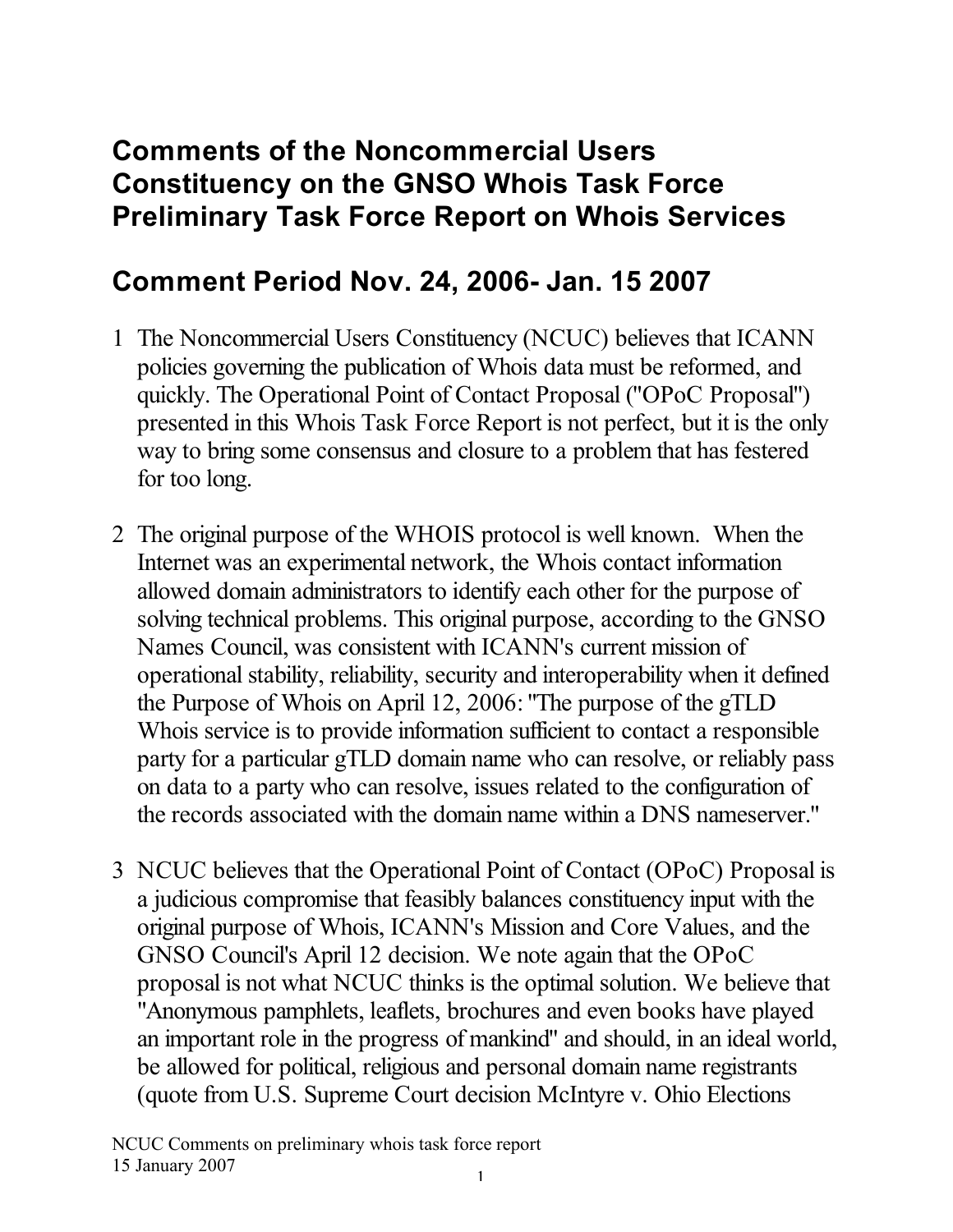Commission, 514 U.S. 334 (1995)). But this is not the ideal world. Accordingly, NCUC representatives have worked hard and in good faith with other Whois Task Force members for a year to review and edit the OPoC proposal. OPoC incorporates significant review, work, input and edits from all constituencies and creates a balance that ICANN can live with. Domain name registrants will have some privacy; law enforcement and intellectual property will have access consistent with policies to be established. *This is the closest we will ever get to agreement among the existing constituencies.*

4 In addition, NCUC believes that the OPoC proposal is much less confusing than the legacy combination of administrative, technical and billing contacts. Under the OPoC proposal it would no longer be necessary to display all of these contacts; the functions would be combined into one. We agree with the idea of permitting or encouraging registrants to list two OPoCs as a form of reliability-enhancing redundancy.

5. Under ICANN's current approach to Whois there are tremendous problems that OPoC would clearly correct. Today ICANN offers only a contract of adhesion that forces all domain name registrants to supply sensitive and personal contact information, and then allows this sensitive data to be indiscriminately published, in complete form, on the Internet for anyone to harvest and exploit. This global publication of the Whois database serves the special interests of trademark and copyright holders. It has imposed major costs on registries and registrars while subjecting millions of domain name registrants to spamming, and the risk of stalking, identity theft, and unjustified harassment and surveillance by intellectual property lawyers. It is time for a change.

6 NCUC believes that the combination of nameserver data and Operational Point of Contact are sufficient to meet the stated purpose for the publication of Whois data, and therefore does not believe that the name and jurisdiction of the registered name holder need to be published.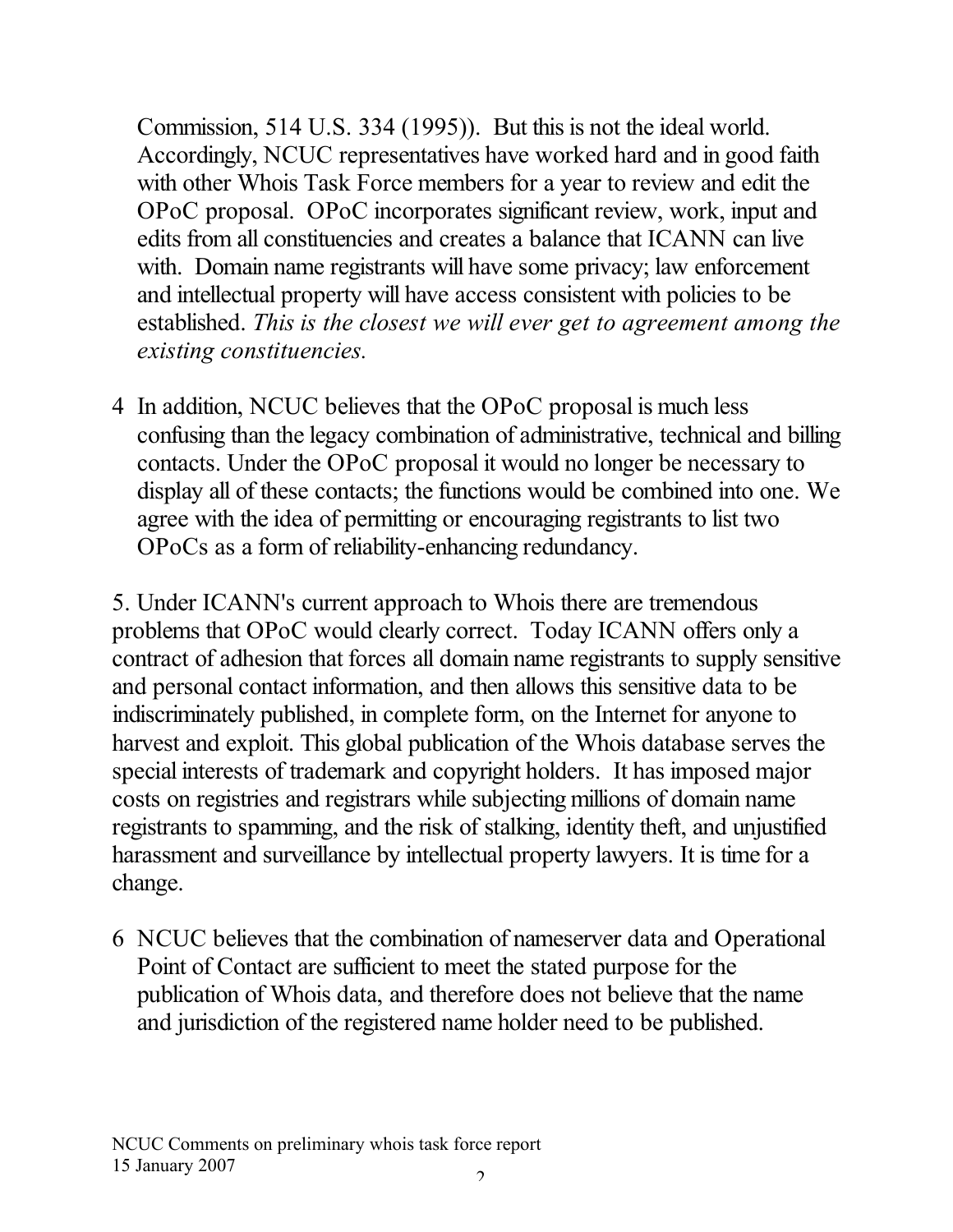- 7 The Special Circumstances Proposal ("SC Proposal") is unacceptable to the NCUC. It is a last-minute proposal submitted by the Intellectual Property Constituency and barely reviewed and edited by the Whois Task Force for lack of time. As the Terms of Reference tables in Section 2 and 4 of the Task Force clearly show, the SC Proposal does not even address most of the key terms of reference established by the Names Council for the Task Force. It does not define the purpose of the Registered Name Holder contact, purpose of Technical Contact, purpose of Administrative contact, or how inaccurate Whois data will be handled. Where the OPoC is clear and balanced; the SC Proposal is ambiguous and self-serving for a few communities.
- 8 The SC Proposal represents the exact opposite of the direction ICANN should be headed. It assumes that all contact data of a domain name registrant should be available without restriction to any member of the public, for any use, and places a heavy burden of proof on individuals to meet a very restrictive set of criteria to prove their eligibility for a basic human right of privacy protection.
- 9 The far better approach, NCUC submits, is that those who *want the access* to sensitive data should have to prove their "special circumstances" in order to access the data, just as is now the case with requests for additional information about the holders of telephone records or drivers' licenses.
- 10 NCUC further notes that the SC Proposal's recommendation, that a third party vendor review all requests for data protection, does not scale globally or across language groups, nor is it consistent with the mission of ICANN or the Purpose of Whois that the Names Council decided.

11 In regard to ccTLD practices, we note that the country codes of the United Kingdom, France, Italy, South Korea, Australia, and Canada (shortly to be finalized) all provide considerably more protection for sensitive data and allow individuals to decide on the publication of their sensitive data as a matter of right.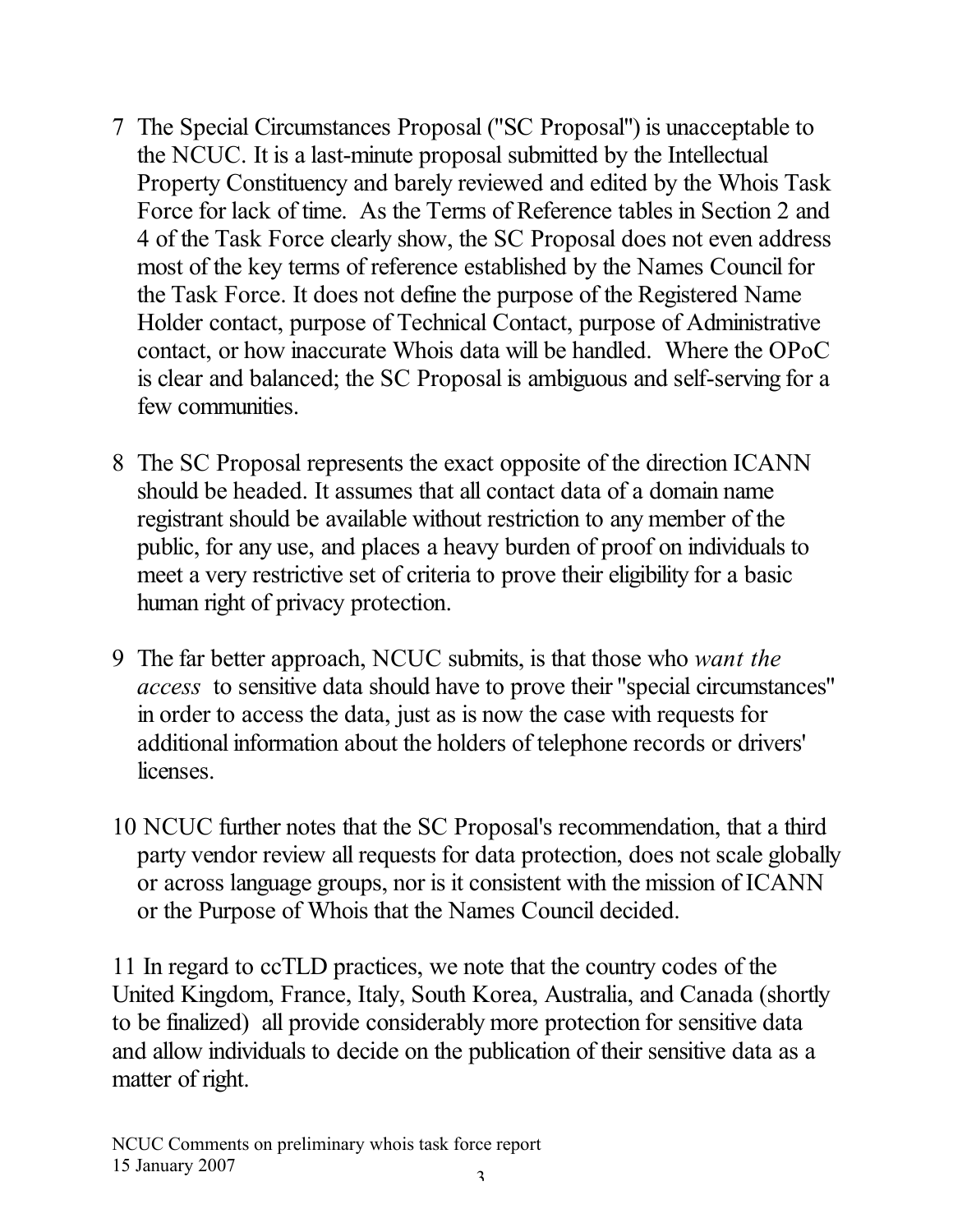- 12 On the question of access to data not published, NCUC agrees with the registrars that there are existing procedures for requesting such data from the registrar of record. But we would like to see the rights of individual registrants made clearer and stronger, and we do not believe that registrars should be able to handle any form of disclosure at their own discretion. We believe that disclosure pursuant to law protects the registrars, registries and ICANN. Registrar policies should follow those that already exist in their countries for disclosure of unlisted telephone numbers, email and chatroom identities, etc.
- 13 At this time, NCUC cannot support a proposal to allow unpublished Whois data to be accessed by anyone who signs a contract agreeing to limitations on the use of the data. Although we recognize that sufficiently restrictive terms and conditions might make such a "tiered access" contract worth considering, we believe that such a policy of access must *follow* implementation of the OPoC proposal and be part of a *new* and *separate* PDP. Discussion of such a proposal must be linked to discussions about what data is collected by registrars; what fees should be charged to users of a tiered access regime (fees being justified both to finance the system, assign costs to cost-causers, and to discourage misuse of tiered access for unmotivated "fishing expeditions"); what limitations should be imposed on use and transfer of the data; what mechanisms would be used to enforce the contract; what kind of entities would be eligible for such contracts, what type of penalties should be imposed for abuse, and what types of access are allowed under national laws
- 14 NCUC views favorably the idea of giving registrants the option of allowing the domain name to lapse in lieu of revealing the information, as elaborated in the Preliminary Task Force Report.
- 15 NCUC has always maintained that better privacy protection can pave the way for more accurate data, and therefore supports the OPoC proposal's accuracy improvement measures. Our support for improved accuracy is still contingent, however, upon a movement away from indiscriminate publication of sensitive contact data.